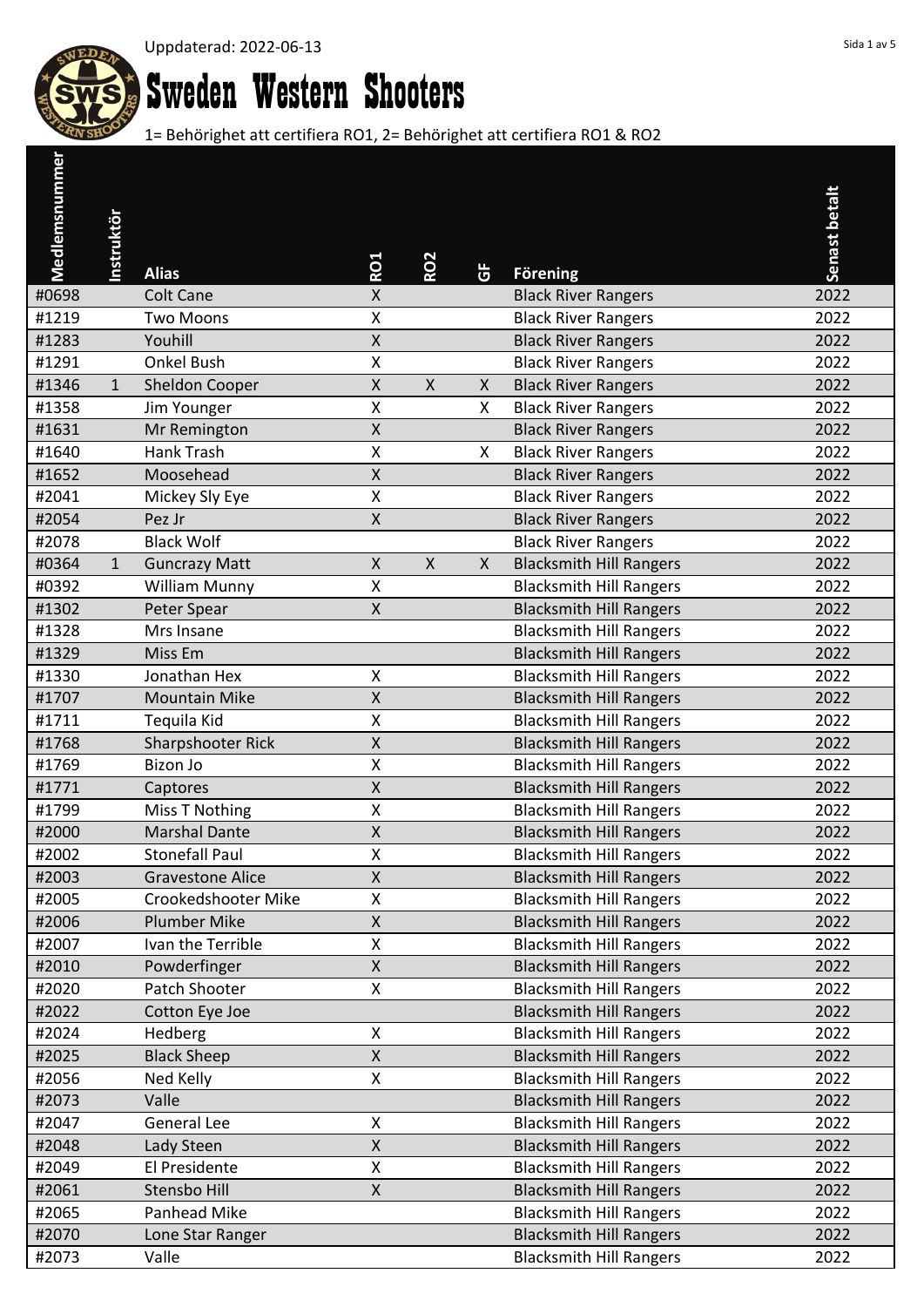

# Sweden Western Shooters

| Medlemsnummer |                   |                                |                    |                    |              |                                |               |
|---------------|-------------------|--------------------------------|--------------------|--------------------|--------------|--------------------------------|---------------|
|               |                   |                                |                    |                    |              |                                | Senast betalt |
|               | <b>Instruktör</b> |                                |                    |                    |              |                                |               |
|               |                   | <b>Alias</b>                   | <b>RO1</b>         | <b>RO2</b>         | ច            | <b>Förening</b>                |               |
| #2084         |                   | <b>Blackrock Kid</b>           |                    |                    |              | <b>Blacksmith Hill Rangers</b> | 2022          |
| #0285         |                   | Sunday Kid                     | Χ                  |                    |              | <b>Bredareds Rough Riders</b>  | 2022          |
| #0500         |                   | <b>Sharpshooter Quigley</b>    | $\mathsf X$        |                    |              | <b>Bredareds Rough Riders</b>  | 2022          |
| #1215         |                   | Arizona Jack                   | X                  |                    |              | <b>Bredareds Rough Riders</b>  | 2022          |
| #1287         |                   | Cimmarron Kane                 | $\pmb{\mathsf{X}}$ |                    | $\mathsf{X}$ | <b>Bredareds Rough Riders</b>  | 2022          |
| #1322         | 1                 | Manco                          | X                  | X                  |              | <b>Bredareds Rough Riders</b>  | 2022          |
| #1323         |                   | <b>Blondie</b>                 | $\pmb{\mathsf{X}}$ | $\mathsf{X}$       |              | <b>Bredareds Rough Riders</b>  | 2022          |
| #1724         |                   | Tuco                           | X                  |                    |              | <b>Bredareds Rough Riders</b>  | 2022          |
| #2031         |                   | <b>Rix</b>                     | $\pmb{\mathsf{X}}$ |                    |              | <b>Bredareds Rough Riders</b>  | 2022          |
| #2033         |                   | Trinity                        | X                  |                    |              | <b>Bredareds Rough Riders</b>  | 2022          |
| #2062         |                   | <b>Oliver F Winchester</b>     |                    |                    |              | <b>Bredareds Rough Riders</b>  | 2022          |
| #2080         |                   | <b>Highlander Pete</b>         | Χ                  |                    |              | <b>Bredareds Rough Riders</b>  | 2022          |
| #2085         |                   | Jeepster44                     | $\mathsf{X}% _{0}$ |                    |              | <b>Bredareds Rough Riders</b>  | 2022          |
| #2086         |                   | Garrett                        | Χ                  |                    |              | <b>Bredareds Rough Riders</b>  | 2022          |
| #2088         |                   | <b>Moonshine Mac</b>           | $\pmb{\mathsf{X}}$ |                    |              | <b>Bredareds Rough Riders</b>  | 2022          |
| #0205         |                   | Sir Thompson                   |                    |                    |              | Capital Cowboys                | 2022          |
| #0300         |                   | <b>Big McSmith</b>             | Χ                  | $\mathsf{X}$       |              | Capital Cowboys                | 2022          |
| #0660         |                   | Evil Tex                       | X                  | $\pmb{\mathsf{X}}$ |              | Capital Cowboys                | 2022          |
| #1235         | $\mathbf 1$       | Joy McQueen                    | Χ                  | X                  |              | <b>Capital Cowboys</b>         | 2022          |
| #1363         | $\mathbf{1}$      | Wild Cub                       | X                  | $\mathsf{X}$       |              | Capital Cowboys                | 2022          |
| #1620         |                   | <b>Pistol Pete</b>             | Χ                  | $\pmb{\mathsf{X}}$ |              | Capital Cowboys                | 2022          |
| #1751         |                   | Deerhunter                     | X                  |                    |              | Capital Cowboys                | 2022          |
| #1753         |                   | Ranger Ricky                   | $\mathsf{X}$       |                    |              | Capital Cowboys                | 2022          |
| #1778         |                   | Bushwacker                     | Χ                  |                    |              | Capital Cowboys                | 2022          |
| #1779         |                   | <b>Kid Shelleen</b>            | $\pmb{\mathsf{X}}$ |                    |              | <b>Capital Cowboys</b>         | 2022          |
| #1780         |                   | Silver White Wolfi             | Χ                  |                    |              | Capital Cowboys                | 2022          |
| #2040         |                   | Ghost                          | $\mathsf{X}% _{0}$ |                    |              | Capital Cowboys                | 2022          |
| #2081         |                   | The GBU                        | X                  |                    |              | Capital Cowboys                | 2022          |
| #0182         |                   | Quiet Whyatt                   | X                  |                    | X            | <b>Edsvalla Gunslingers</b>    | 2022          |
| #0541         |                   | Capt'n                         | Χ                  |                    | X            | <b>Edsvalla Gunslingers</b>    | 2022          |
| #0600         |                   | <b>Hungry Wallace</b>          | Χ                  |                    | $\mathsf{X}$ | <b>Edsvalla Gunslingers</b>    | 2022          |
| #1262         |                   | Jessie Flash                   | X                  |                    |              | Little Creek Posse             | 2022          |
| #1265         |                   | <b>Outlaw Pat</b>              | Χ                  |                    |              | Little Creek Posse             | 2022          |
| #1305         |                   | <b>Gunslinger Doc</b>          | X                  | X                  |              | Little Creek Posse             | 2022          |
| #1373         |                   | Long Greybeard                 | $\mathsf{X}% _{0}$ |                    |              | Little Creek Posse             | 2022          |
| #1670         |                   | <b>Marshal Waldorf Statler</b> | X                  | X                  | X            | Little Creek Posse             | 2022          |
| #1738         |                   | CoachgunClem                   | $\mathsf{X}% _{0}$ |                    |              | Little Creek Posse             | 2022          |
| #1739         |                   | Medecine Hat                   | X                  |                    |              | Little Creek Posse             | 2022          |
| #1765         | $\overline{2}$    | <b>Texas Thom</b>              | X                  | $\mathsf{X}$       |              | Little Creek Posse             | 2022          |
| #2028         |                   | <b>Blackhawk Bantry</b>        | X                  |                    |              | Little Creek Posse             | 2022          |
| #2029         |                   | <b>Rob McCree</b>              | Χ                  |                    |              | Little Creek Posse             | 2022          |
| #2067         |                   | Eagle Eye Jim                  | Χ                  |                    |              | Little Creek Posse             | 2022          |
| #2071         |                   | <b>Blake Buster</b>            | Χ                  |                    |              | Little Creek Posse             | 2022          |
| #2083         |                   | Jaquima Kris                   |                    |                    |              | Little Creek Posse             | 2022          |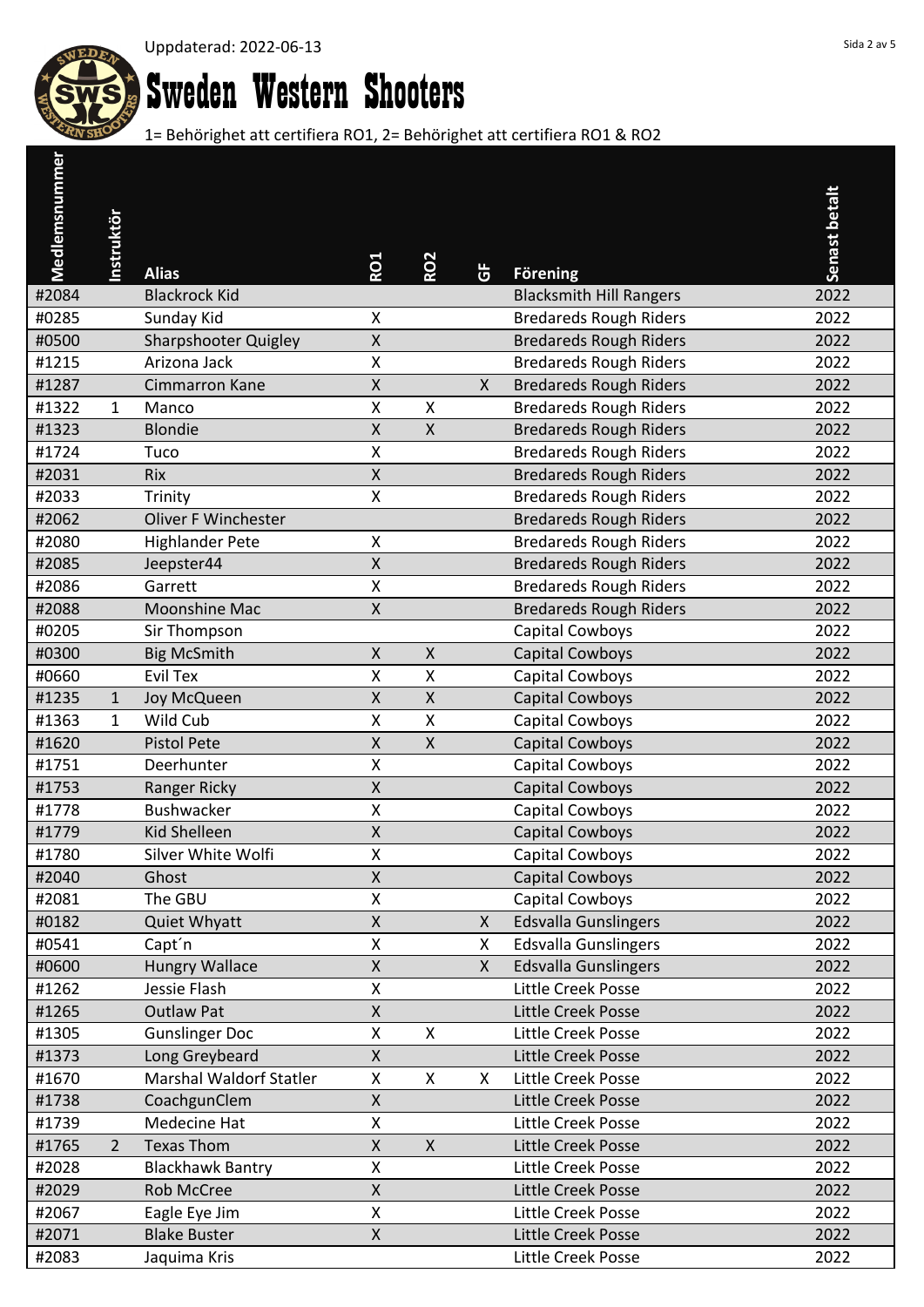

# Sweden Western Shooters

| Medlemsnummer |                   |                          |                    |                           |   |                               |               |
|---------------|-------------------|--------------------------|--------------------|---------------------------|---|-------------------------------|---------------|
|               |                   |                          |                    |                           |   |                               | Senast betalt |
|               | <b>Instruktör</b> |                          |                    |                           |   |                               |               |
|               |                   | <b>Alias</b>             | RO1                | <b>RO2</b>                | ច | <b>Förening</b>               |               |
| #1700         |                   | <b>Beaverburger Bill</b> | X                  |                           |   | <b>Mad Trappers</b>           | 2022          |
| #1701         |                   | Left Hand Murrey         | X                  |                           |   | <b>Mad Trappers</b>           | 2022          |
| #1712         |                   | <b>Skagway Steve</b>     | $\pmb{\mathsf{X}}$ |                           |   | <b>Mad Trappers</b>           | 2022          |
| #1759         |                   | <b>Beer Creek Jim</b>    | X                  |                           |   | <b>Mad Trappers</b>           | 2022          |
| #2044         |                   | Sunshine Grandma         | $\pmb{\mathsf{X}}$ |                           |   | <b>Mad Trappers</b>           | 2022          |
| #1669         |                   | <b>Straitcove Matt</b>   | X                  | $\pmb{\mathsf{X}}$        |   | Newmill Countrymen            | 2022          |
| #1797         |                   | Firefighter              |                    |                           |   | Newmill Countrymen            | 2022          |
| #1284         |                   | Bowman                   | X                  | X                         |   | Norrtelje County Regulators   | 2022          |
| #1337         |                   | <b>Bear Cane</b>         | Χ                  |                           |   | Norrtelje County Regulators   | 2022          |
| #1339         |                   | Mr Blackpowder           | X                  | $\boldsymbol{\mathsf{X}}$ |   | Norrtelje County Regulators   | 2022          |
| #1361         |                   | Rille The Kid            | Χ                  |                           |   | Norrtelje County Regulators   | 2022          |
| #1641         |                   | <b>Trooper Trench</b>    | Χ                  |                           |   | Norrtelje County Regulators   | 2022          |
| #2023         |                   | The Quartermaster        | $\mathsf{X}$       |                           |   | Norrtelje County Regulators   | 2022          |
| #0350         | 1                 | Gunsmith                 | Χ                  | X                         | X | Northern Rangers              | 2022          |
| #0565         |                   | <b>Black Bear</b>        | $\mathsf{X}$       | $\mathsf{X}$              |   | Northern Rangers              | 2022          |
| #0617         |                   | <b>Grave Spit</b>        | X                  | $\pmb{\mathsf{X}}$        | X | Northern Rangers              | 2022          |
| #0664         |                   | Cocktail Killer          | $\pmb{\mathsf{X}}$ |                           |   | Northern Rangers              | 2022          |
| #0688         |                   | Lady Lightning           |                    |                           |   | Northern Rangers              | 2022          |
| #0689         |                   | Mr Thunder               | Χ                  | $\boldsymbol{\mathsf{X}}$ | X | Northern Rangers              | 2022          |
| #1201         |                   | <b>Black Lily</b>        |                    |                           |   | Northern Rangers              | 2022          |
| #1205         |                   | Harley Parkinson         | $\pmb{\mathsf{X}}$ | $\pmb{\mathsf{X}}$        |   | Northern Rangers              | 2022          |
| #1241         |                   | Proud Mary               | Χ                  | $\pmb{\mathsf{X}}$        |   | Northern Rangers              | 2022          |
| #1274         |                   | Horseman                 | $\mathsf{X}$       |                           |   | Northern Rangers              | 2022          |
| #1286         |                   | Sneaky Pete              | Χ                  | Χ                         |   | Northern Rangers              | 2022          |
| #1296         |                   | A/C Spanner              | $\mathsf{X}$       | $\pmb{\mathsf{X}}$        |   | Northern Rangers              | 2022          |
| #1308         |                   | Tiny                     | Χ                  | Χ                         |   | Northern Rangers              | 2022          |
| #1317         |                   | Miss Emmett Brown        | $\mathsf{X}% _{0}$ | $\pmb{\mathsf{X}}$        |   | Northern Rangers              | 2022          |
| #1331         |                   | Raven Blue               | X                  | $\pmb{\mathsf{X}}$        |   | Northern Rangers              | 2022          |
| #1632         |                   | Lucky Looke              |                    |                           |   | Northern Rangers              | 2022          |
| #2036         |                   | The Locksmith            | Χ                  |                           |   | Northern Rangers              | 2022          |
| #2072         |                   | The Bountyhunter         | Χ                  |                           |   | Northern Rangers              | 2022          |
| #2077         |                   | Samuel L Colt            | Χ                  |                           |   | Northern Rangers              | 2022          |
| #1644         | 1                 | Sleepy Bear              | $\mathsf{X}$       | $\mathsf X$               |   | Pk Ena Cowboy Action Shooters | 2022          |
| #1677         |                   | Jakob Wheeler            | Χ                  |                           |   | Pk Ena Cowboy Action Shooters | 2022          |
| #2001         |                   | Joshua                   |                    |                           |   | Pk Ena Cowboy Action Shooters | 2022          |
| #2050         |                   | Albino Bob               | X                  |                           |   | Pk Ena Cowboy Action Shooters | 2022          |
| #1678         |                   | <b>Buckshot Joe</b>      | Χ                  |                           |   | Raven Mining & Cattle Company | 2022          |
| #1735         |                   | Sauna                    | Χ                  |                           |   | Raven Mining & Cattle Company | 2022          |
| #1784         |                   | Willie the Tracker       | Χ                  |                           |   | Raven Mining & Cattle Company | 2022          |
| #1785         |                   | <b>Fearless Mike</b>     | X                  |                           |   | Raven Mining & Cattle Company | 2022          |
| #1788         | 1                 | <b>Cigarr Swede</b>      | X                  | $\mathsf{X}$              |   | Raven Mining & Cattle Company | 2022          |
| #1790         |                   | David Barrett            | X                  |                           |   | Raven Mining & Cattle Company | 2022          |
| #1791         |                   | Nicholas Barrett         | $\mathsf{X}$       |                           |   | Raven Mining & Cattle Company | 2022          |
| #2037         |                   | <b>Sheriff Mike</b>      | Χ                  |                           |   | Raven Mining & Cattle Company | 2022          |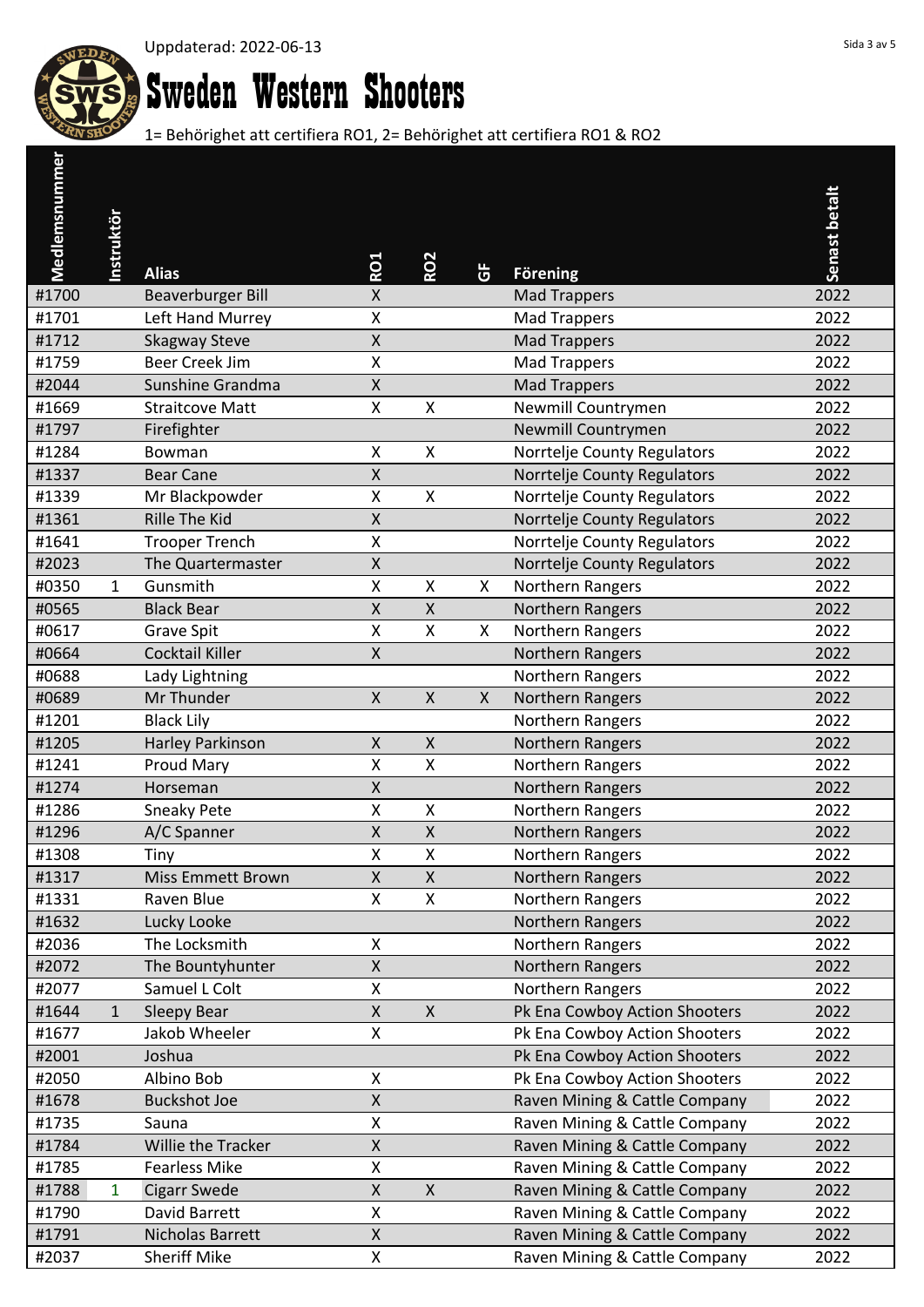

# Sweden Western Shooters

| Medlemsnummer |                   |                                 |                    |                    |              |                                 |               |
|---------------|-------------------|---------------------------------|--------------------|--------------------|--------------|---------------------------------|---------------|
|               |                   |                                 |                    |                    |              |                                 | Senast betalt |
|               | <b>Instruktör</b> |                                 |                    |                    |              |                                 |               |
|               |                   | <b>Alias</b>                    | RO1                | <b>RO2</b>         | ច            | <b>Förening</b>                 |               |
| #2039         |                   | <b>Wild Boar Kris</b>           | X                  |                    |              | Raven Mining & Cattle Company   | 2022          |
| #2066         |                   | <b>Bob The Lucky Gunslinger</b> |                    |                    |              | Raven Mining & Cattle Company   | 2022          |
| #2069         |                   | Cherokeele                      |                    |                    |              | Raven Mining & Cattle Company   | 2022          |
| #0002         |                   | Killbilly Norton                | Χ                  | X                  |              | <b>Rock River Rangers</b>       | Hedersmedlem  |
| #1366         |                   | Sunshine G                      | X                  |                    |              | <b>Rock River Rangers</b>       | 2022          |
| #1367         |                   | Triggerhappy Bo                 | Χ                  | X                  |              | <b>Rock River Rangers</b>       | 2022          |
| #1369         |                   | <b>Bullseye Carrollton</b>      | $\pmb{\mathsf{X}}$ | $\mathsf{X}$       |              | <b>Rock River Rangers</b>       | 2022          |
| #2074         |                   | <b>Rockwell Rangers</b>         | X                  |                    |              | <b>Rock River Rangers</b>       | 2022          |
| #2075         |                   | Sloopy Trail Bum                |                    |                    |              | <b>Root Mouintain Rustlers</b>  | 2022          |
| #2076         |                   | <b>Teetotalin Tripple</b>       |                    |                    |              | <b>Root Mouintain Rustlers</b>  | 2022          |
| #2079         |                   | <b>Moonshine Nick</b>           |                    |                    |              | <b>Root Mouintain Rustlers</b>  | 2022          |
| #2082         |                   | <b>Polsonous Pete</b>           |                    |                    |              | <b>Root Mouintain Rustlers</b>  | 2022          |
| #0234         |                   | Hipshot                         | $\mathsf{X}$       | $\mathsf{X}$       | $\mathsf{X}$ | <b>Rosehills Rangers</b>        | Hedersmedlem  |
| #0235         |                   | Mr Derringer                    | Χ                  | X                  |              | <b>Rosehills Rangers</b>        | 2022          |
| #0561         |                   | Picadoll Jim                    | $\pmb{\mathsf{X}}$ |                    |              | <b>Rosehills Rangers</b>        | 2022          |
| #0696         |                   | Rawhide Rooster                 | X                  | $\mathsf{X}$       | X            | <b>Rosehills Rangers</b>        | 2022          |
| #1289         |                   | Flame                           | $\pmb{\mathsf{X}}$ |                    |              | <b>Rosehills Rangers</b>        | 2022          |
| #1787         |                   | Stormrider                      | X                  |                    |              | Rosehills Rangers               | 2022          |
| #2055         |                   | <b>Shaky Hand Mario</b>         | Χ                  |                    |              | <b>Rosehills Rangers</b>        | 2022          |
| #2057         |                   | Sheriff Lucky Dush              |                    |                    |              | <b>Rosehills Rangers</b>        | 2022          |
| #0011         |                   | Wild Bull                       | $\pmb{\mathsf{X}}$ | $\mathsf{X}$       | X            | <b>SpringCity Bountyhunters</b> | Hedersmedlem  |
| #0190         |                   | Tombstone Tim                   | Χ                  | $\sf X$            | X            | <b>SpringCity Bountyhunters</b> | 2022          |
| #0220         |                   | Deadwood Walker                 | $\mathsf{X}$       | $\mathsf{X}$       | $\mathsf{X}$ | <b>SpringCity Bountyhunters</b> | 2022          |
| #0371         |                   | The Wild Trapper                | Χ                  |                    |              | SpringCity Bountyhunters        | 2022          |
| #1202         |                   | Aimingwell Walker               |                    |                    |              | <b>SpringCity Bountyhunters</b> | 2022          |
| #1315         |                   | Colorado Cowgirl                | Χ                  |                    |              | SpringCity Bountyhunters        | 2022          |
| #1600         |                   | <b>Texas Teo</b>                |                    |                    |              | <b>SpringCity Bountyhunters</b> | 2022          |
| #2030         |                   | Tipi Tex                        |                    |                    |              | <b>SpringCity Bountyhunters</b> | 2022          |
| #1229         | $\overline{2}$    | <b>White Angel</b>              | X                  | $\pmb{\times}$     |              | The Smoking Barrels Posse       | 2022          |
| #1230         |                   | Boss H                          | Χ                  | X                  | X.           | The Smoking Barrels Posse       | 2022          |
| #1231         |                   | <b>Bearskin</b>                 | X                  |                    |              | The Smoking Barrels Posse       | 2022          |
| #1250         |                   | <b>Black Walker</b>             | Χ                  | $\mathsf{X}$       | $\mathsf{X}$ | The Smoking Barrels Posse       | 2022          |
| #1285         |                   | Porko Rosso                     | Χ                  |                    |              | The Smoking Barrels Posse       | 2022          |
| #1347         |                   | El Lobo                         | Χ                  |                    |              | The Smoking Barrels Posse       | 2022          |
| #1359         |                   | Dancing Bear                    | $\sf X$            |                    |              | The Smoking Barrels Posse       | 2022          |
| #1709         |                   | Macahan                         | X                  |                    |              | The Smoking Barrels Posse       | 2022          |
| #1734         |                   | <b>Big Bad Frosty</b>           | $\sf X$            |                    |              | The Smoking Barrels Posse       | 2022          |
| #2053         |                   | Sneaky Fox                      |                    |                    |              | The Smoking Barrels Posse       | 2022          |
| #0294         |                   | <b>Ace Heart</b>                | X                  | $\pmb{\mathsf{X}}$ |              | <b>Thorsby Desperados</b>       | 2022          |
| #0310         |                   | Cowboyman                       | X                  | $\mathsf X$        |              | <b>Thorsby Desperados</b>       | 2022          |
| #0351         |                   | Ray Heartless                   | X                  | $\pmb{\mathsf{X}}$ |              | <b>Thorsby Desperados</b>       | 2022          |
| #0369         |                   | <b>Eagle Sharing Woman</b>      | X                  | $\mathsf X$        |              | <b>Thorsby Desperados</b>       | 2022          |
| #0512         |                   | John Wild                       | X                  | $\pmb{\times}$     |              | <b>Thorsby Desperados</b>       | 2022          |
| #0526         |                   | Smokey Pete                     | X                  | $\mathsf X$        |              | <b>Thorsby Desperados</b>       | 2022          |